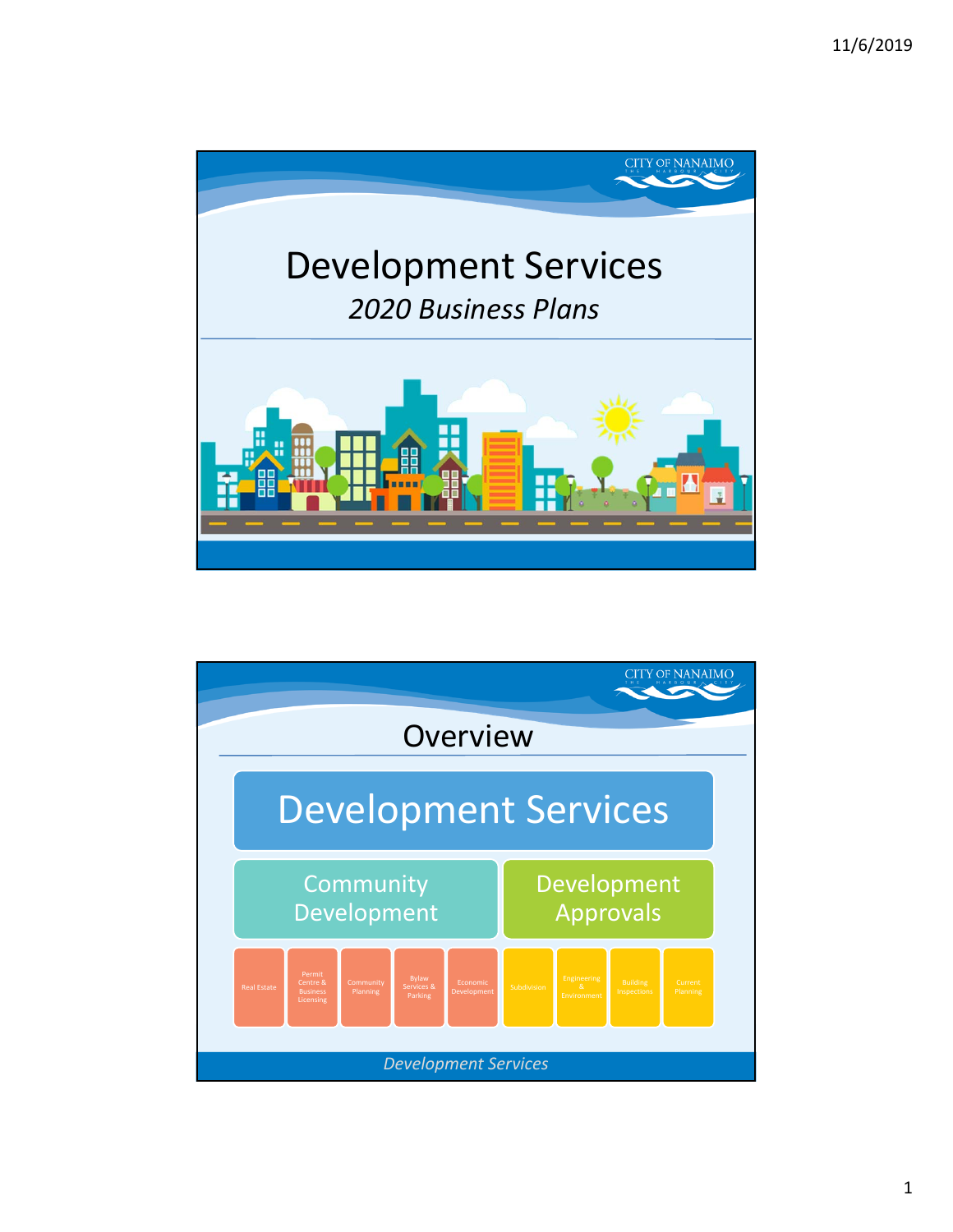

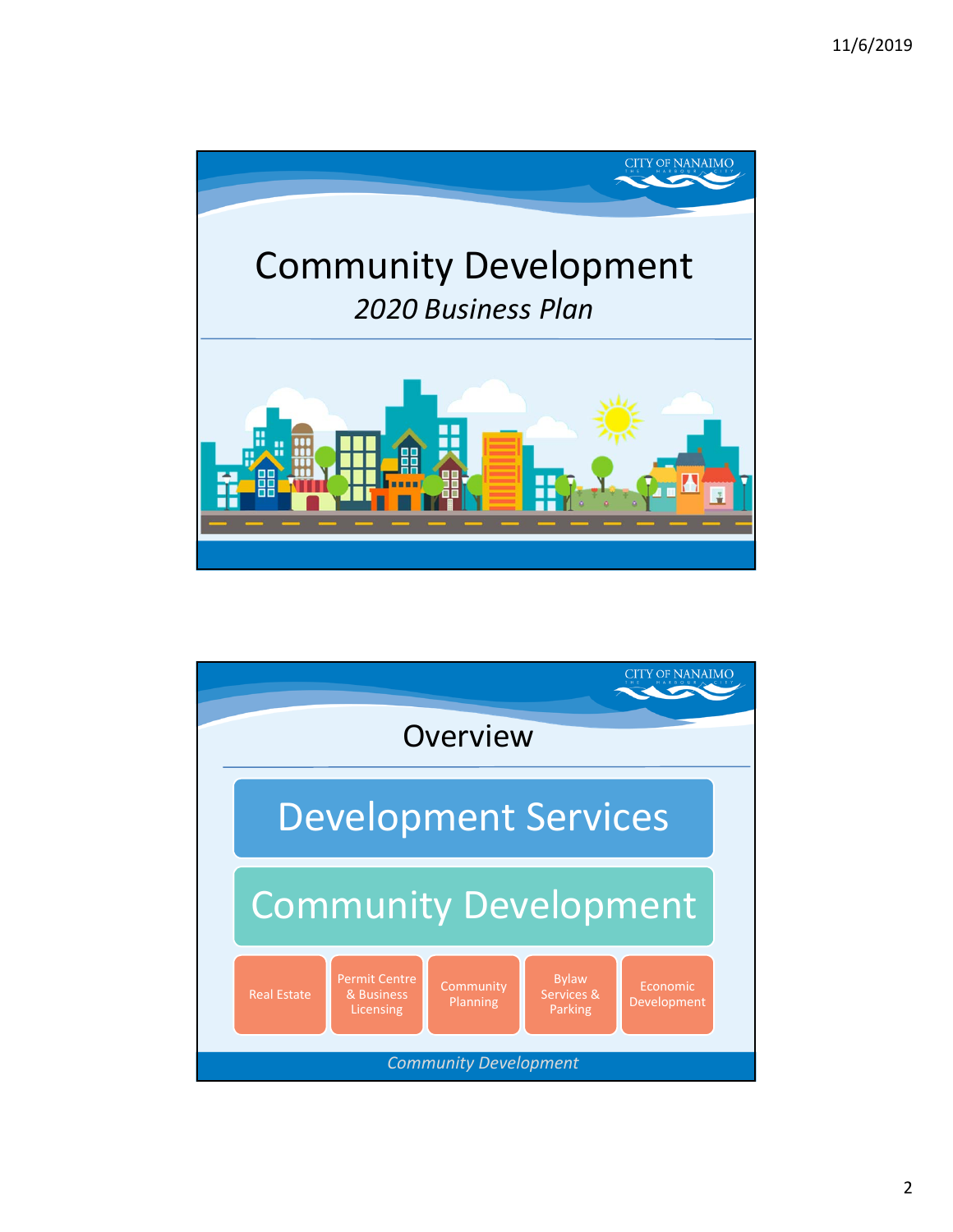

| 2019 Achievements                                                                                                                                                                                                                                                                     |                                                                                                                                                                                                                                                                  |  |  |  |
|---------------------------------------------------------------------------------------------------------------------------------------------------------------------------------------------------------------------------------------------------------------------------------------|------------------------------------------------------------------------------------------------------------------------------------------------------------------------------------------------------------------------------------------------------------------|--|--|--|
| Health and Housing Task Force .<br><b>Community Advisory</b><br>Committees<br><b>Affordable Housing</b><br>Opportunities<br>Bylaws:<br>- Smoking Regulation<br>Home-based Business Regulation<br><b>Inter-Community Business Licenses</b><br>Age-Friendly BC Community<br>Recognition | Truth and Reconciliation Call to<br>Action #57<br>Telus Pure Fibre Agreement<br>Review of Economic<br><b>Development Function</b><br>Redevelopment of 1 Port Drive<br>Departure Bay Walkway<br><b>Feasibility Study</b><br>Archaeological Overview<br>Assessment |  |  |  |
|                                                                                                                                                                                                                                                                                       | <b>Community Development</b>                                                                                                                                                                                                                                     |  |  |  |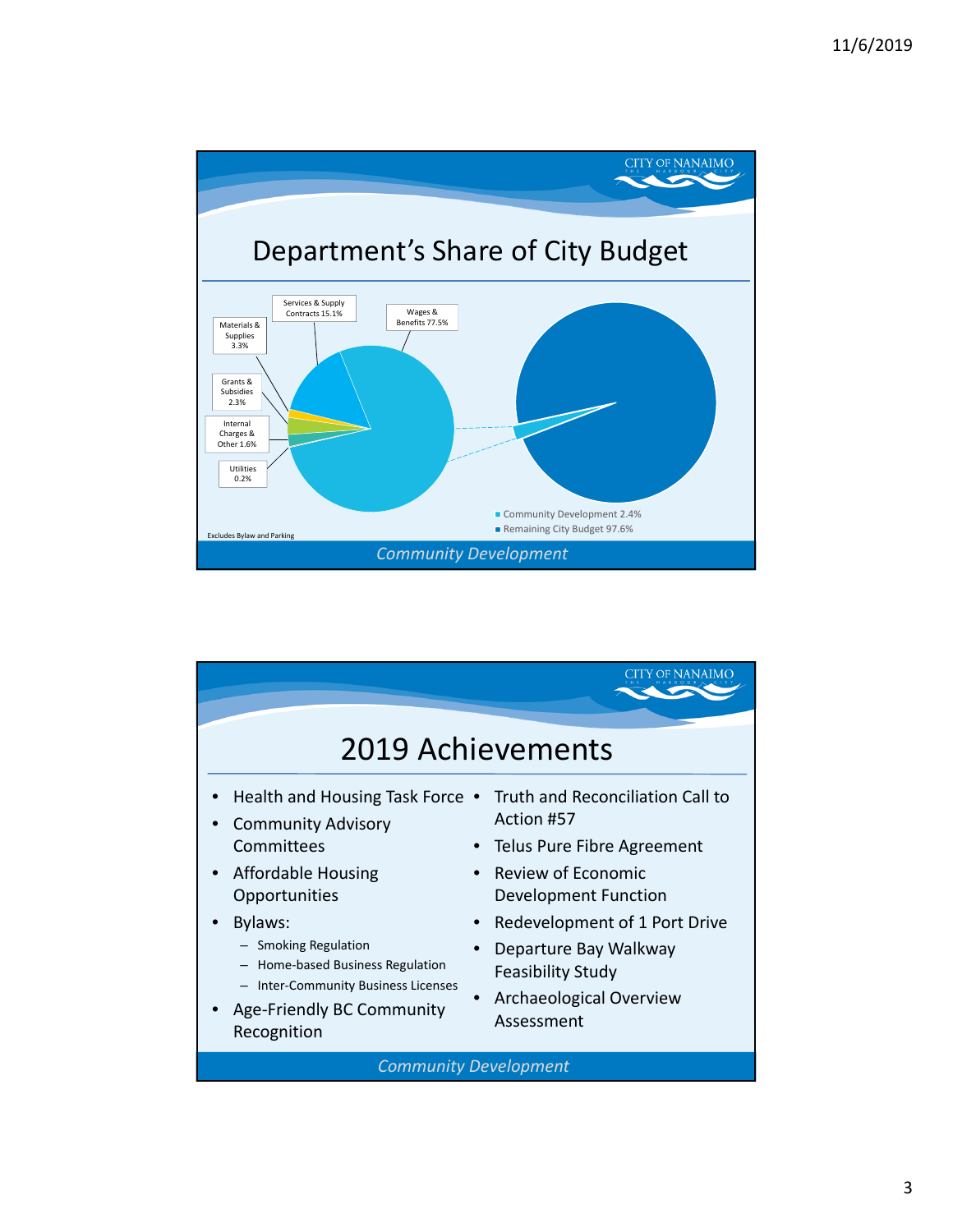## 2020 Key Challenges

- Social Issues
- Land Acquisition Budget
- Implementing New Economic Development Function
- Official Community Plan Update
- Downtown Nanaimo



**CITY OF NANAIMO** 

*Community Development*

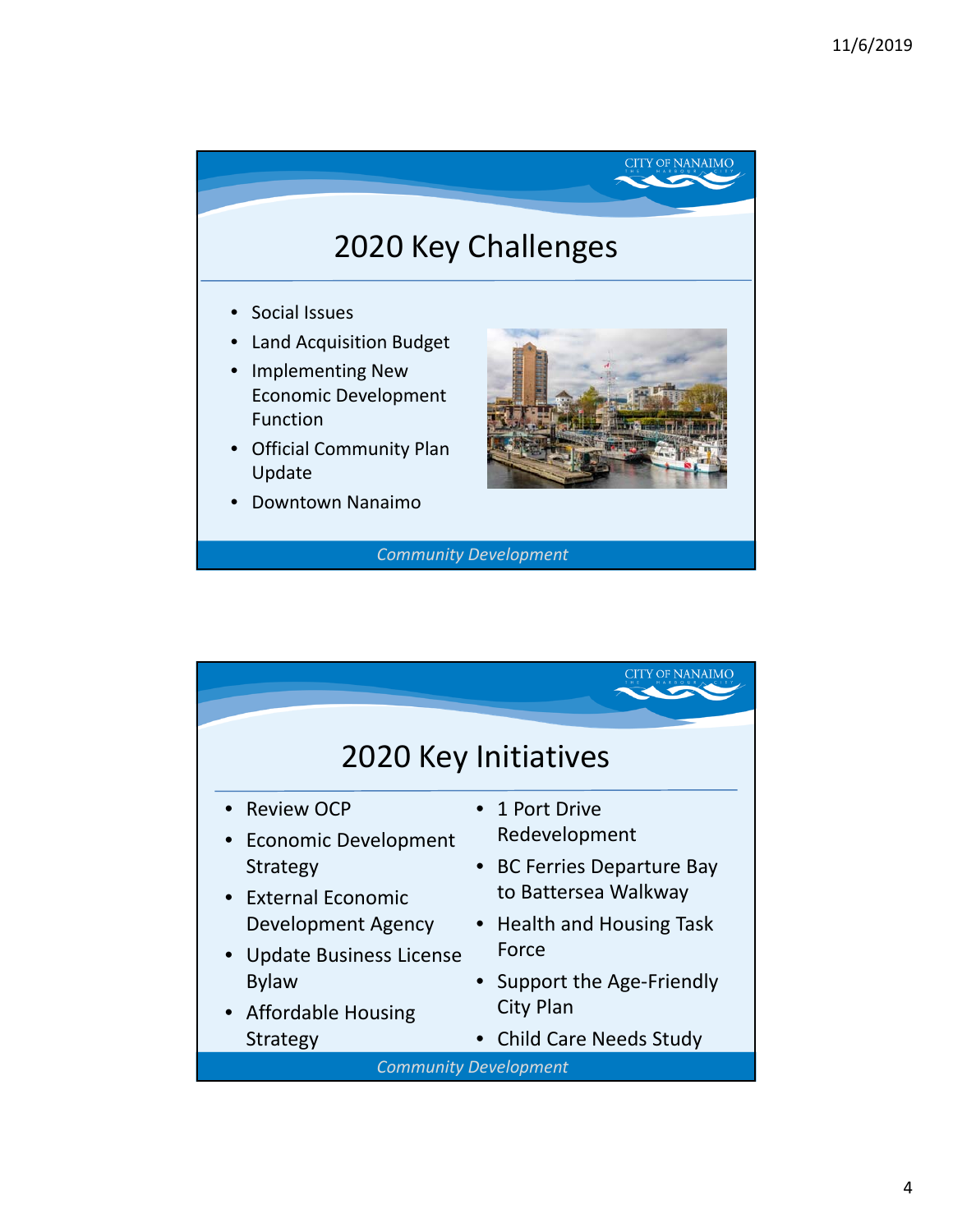

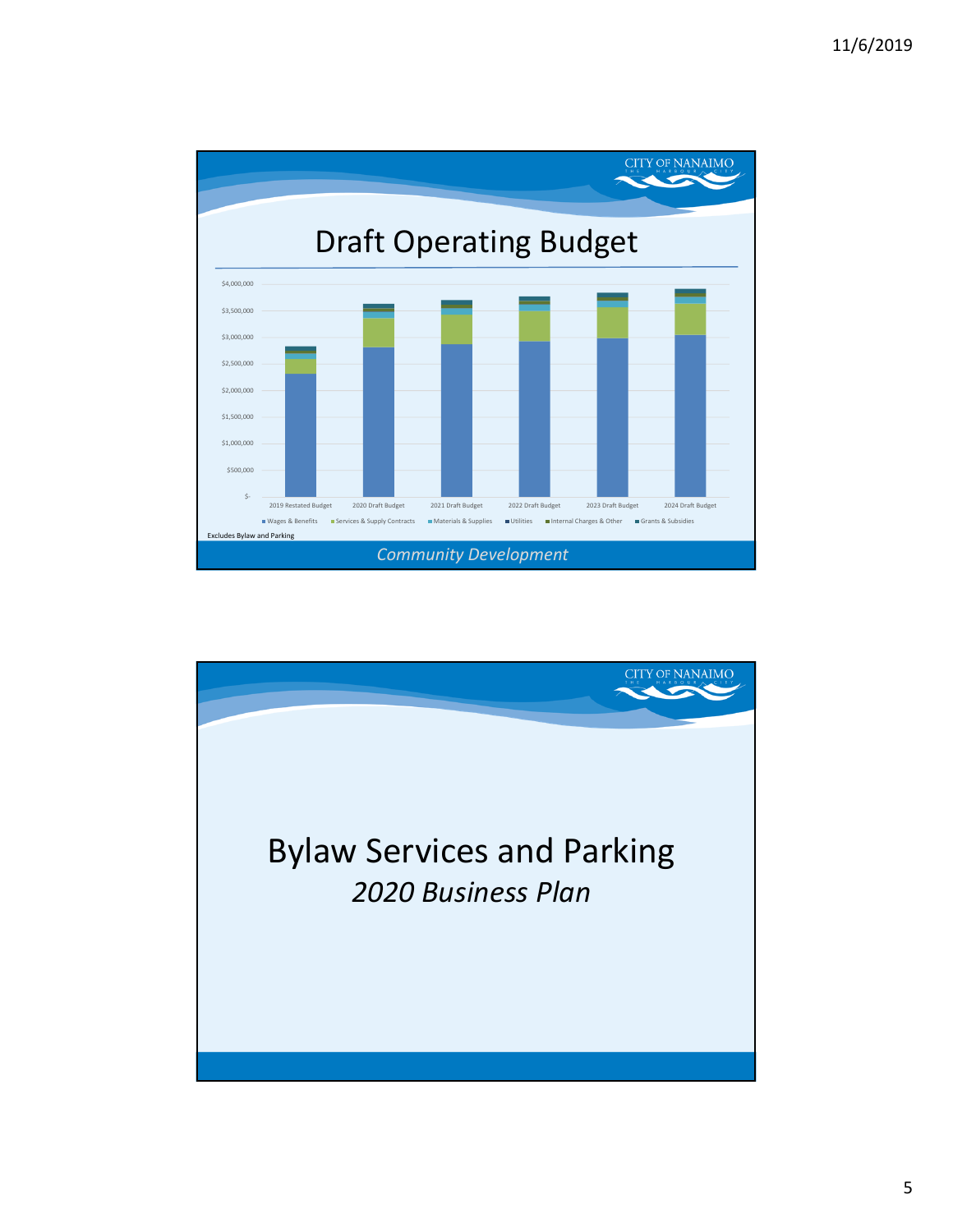

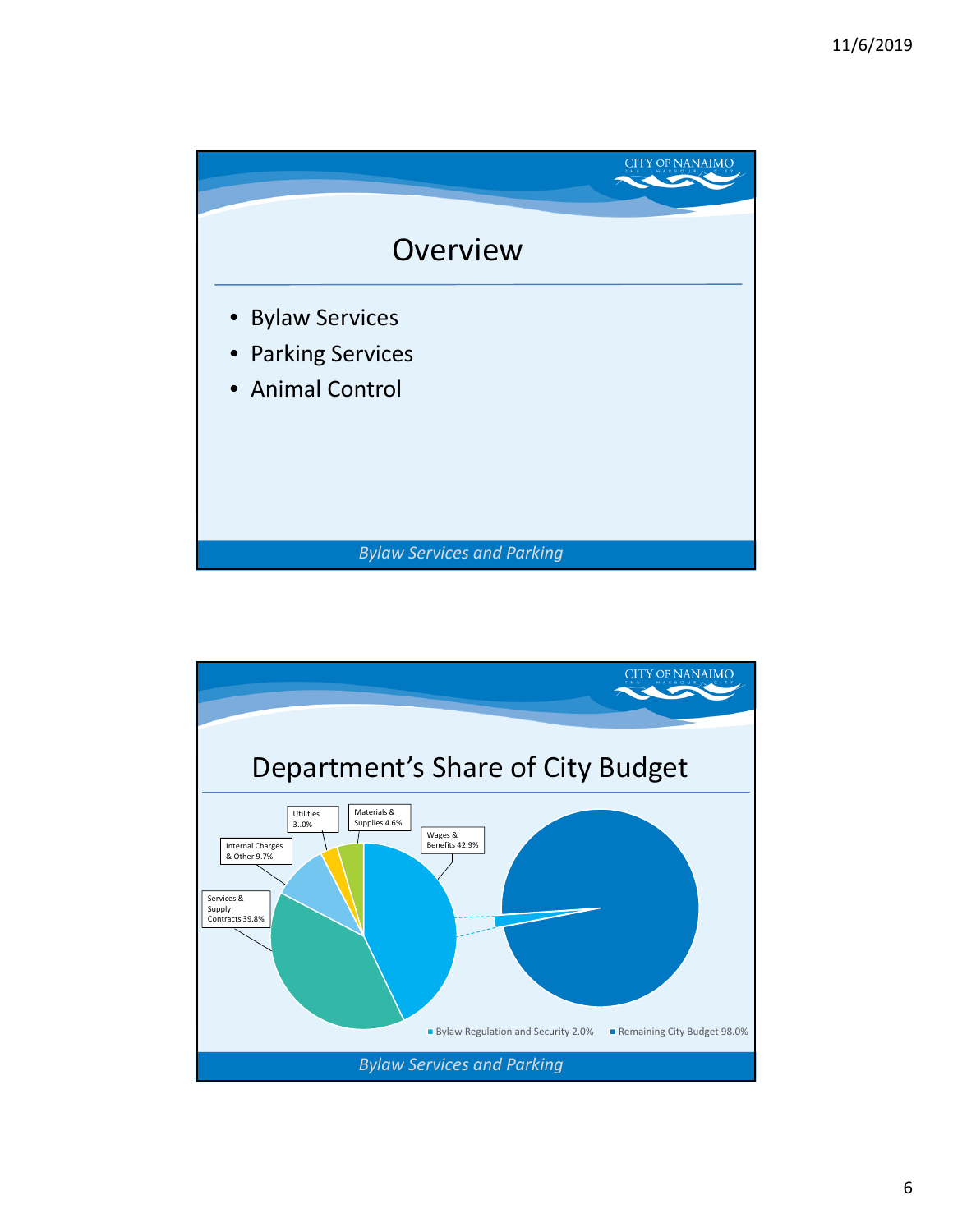|                                   |                                                                      |                                     | CITY OF NANAIMO |  |
|-----------------------------------|----------------------------------------------------------------------|-------------------------------------|-----------------|--|
| <b>2019 Achievements</b>          |                                                                      |                                     |                 |  |
| • Bylaw Updates<br>• New Staff    | <b>Ticketing Offence Summary from</b><br>Jan 1, 2019 to Sept 6, 2019 |                                     |                 |  |
| • Homelessness                    | <b>Revenue</b><br><b>Group</b>                                       | <b>Number of</b><br><b>Offences</b> | <b>Fines</b>    |  |
| • Public Disorder                 | Animal                                                               | 174                                 | \$21,000        |  |
| • Nuisance Properties             | <b>Bylaw</b>                                                         | 1,136                               | \$48,000        |  |
| Parking                           | Parking                                                              | 4,136                               | \$128,000       |  |
| <b>Bylaw Services and Parking</b> |                                                                      |                                     |                 |  |

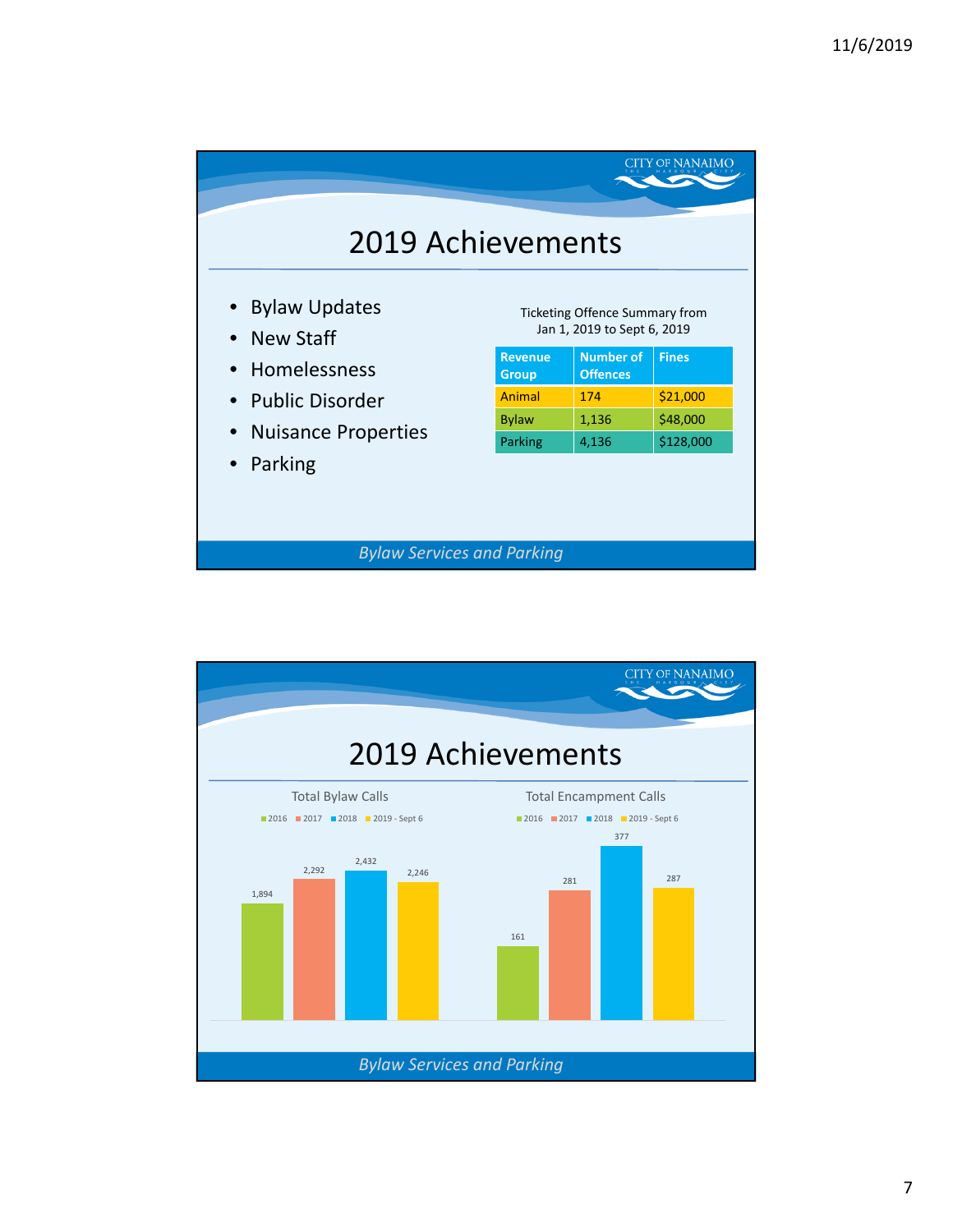

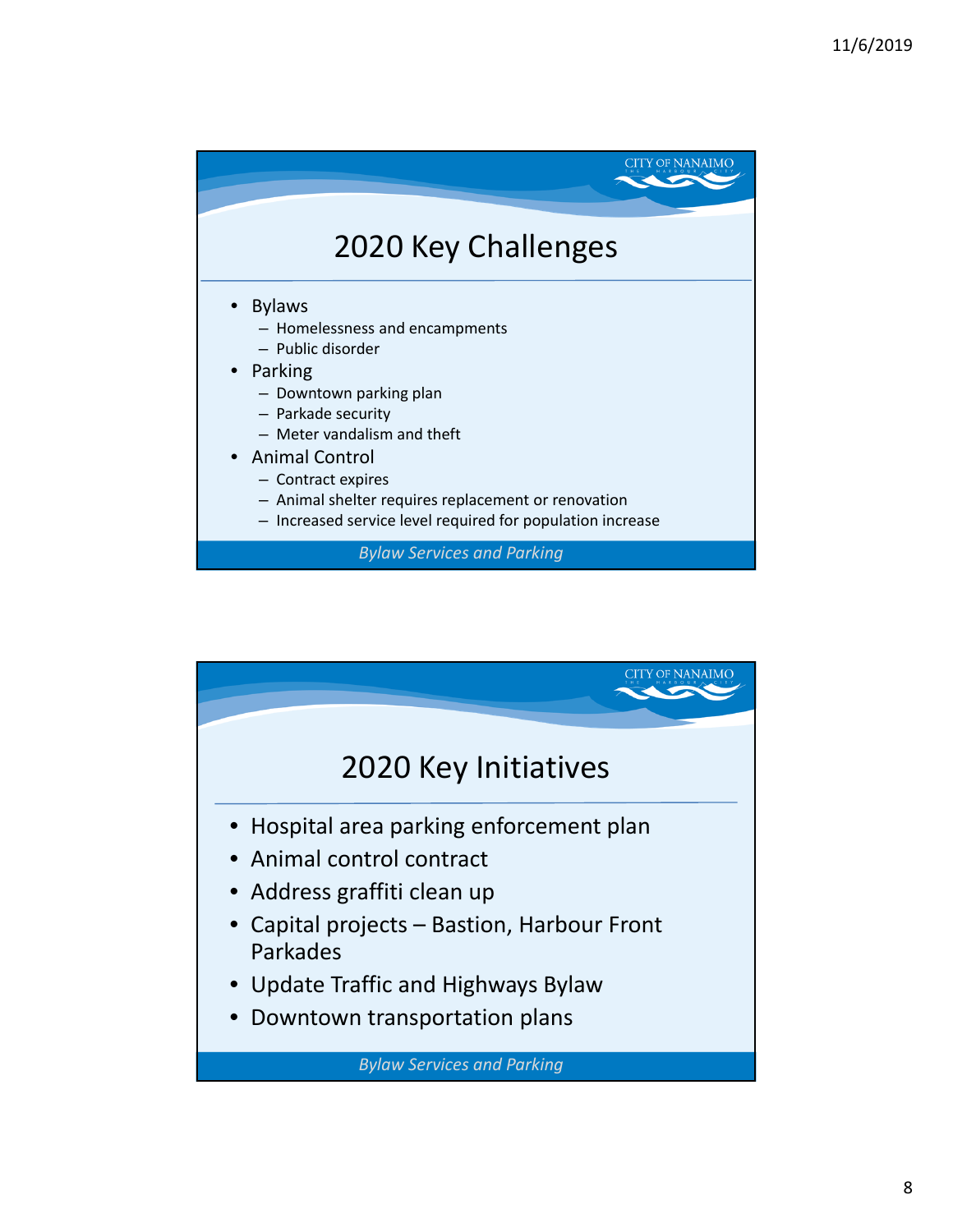

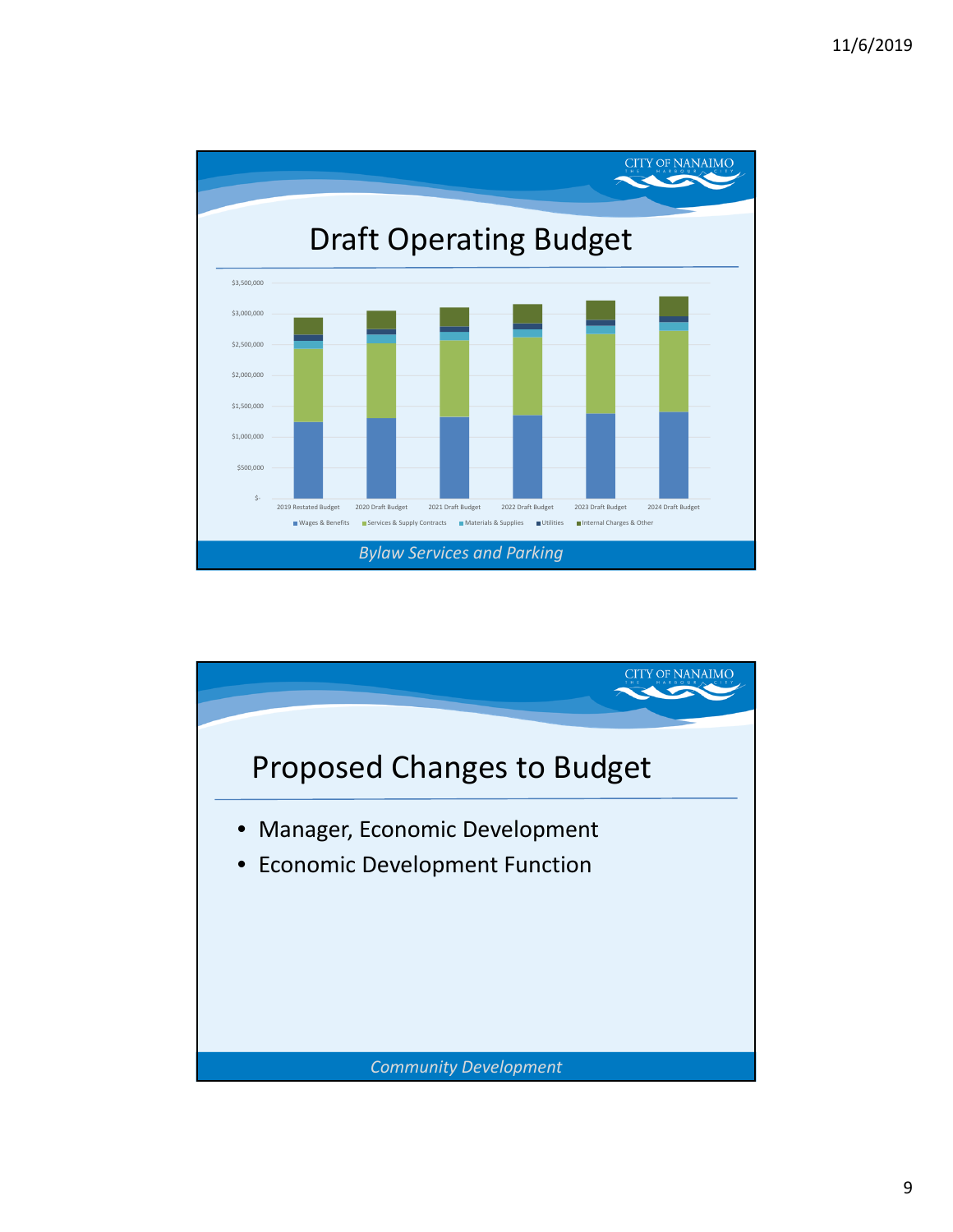

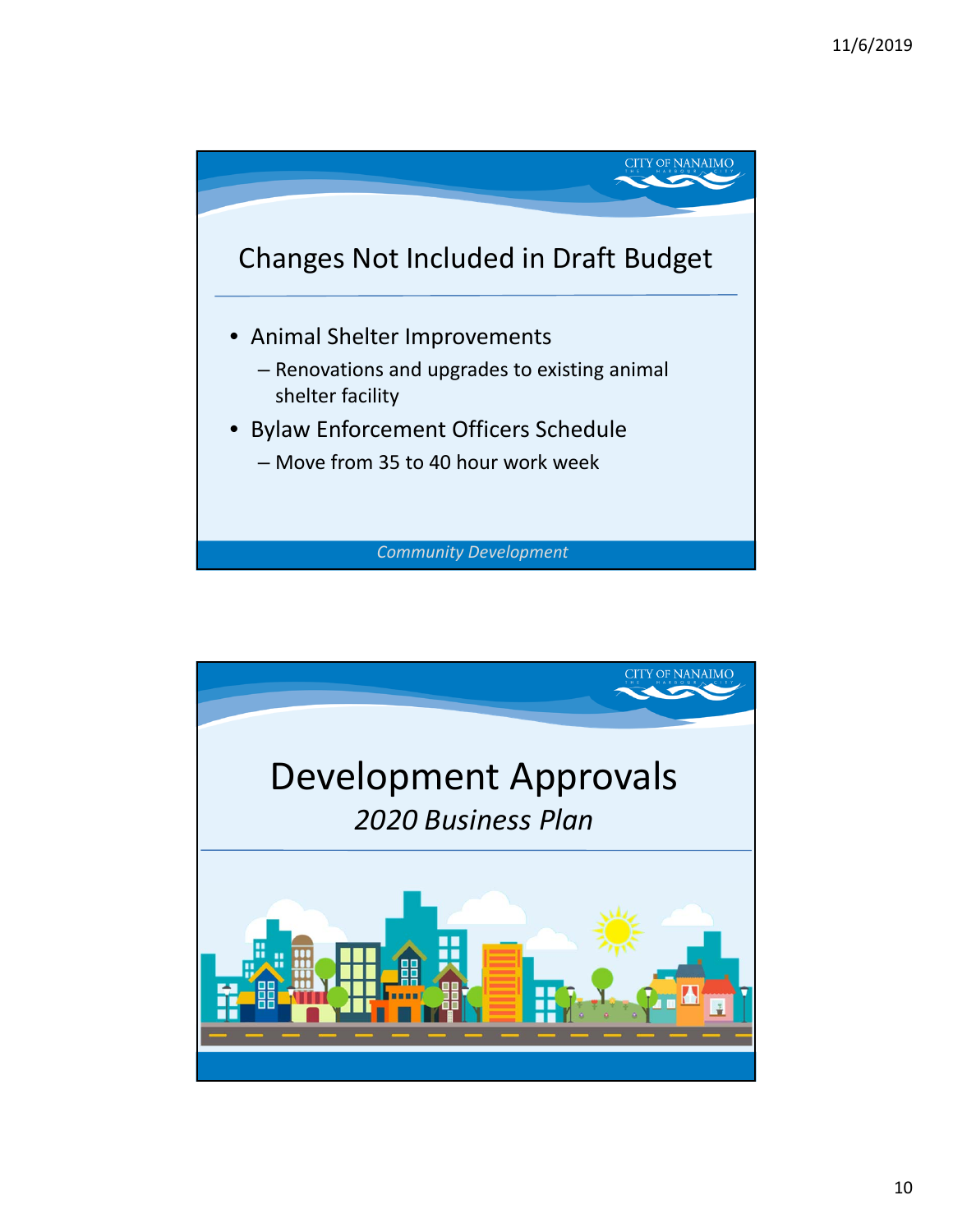

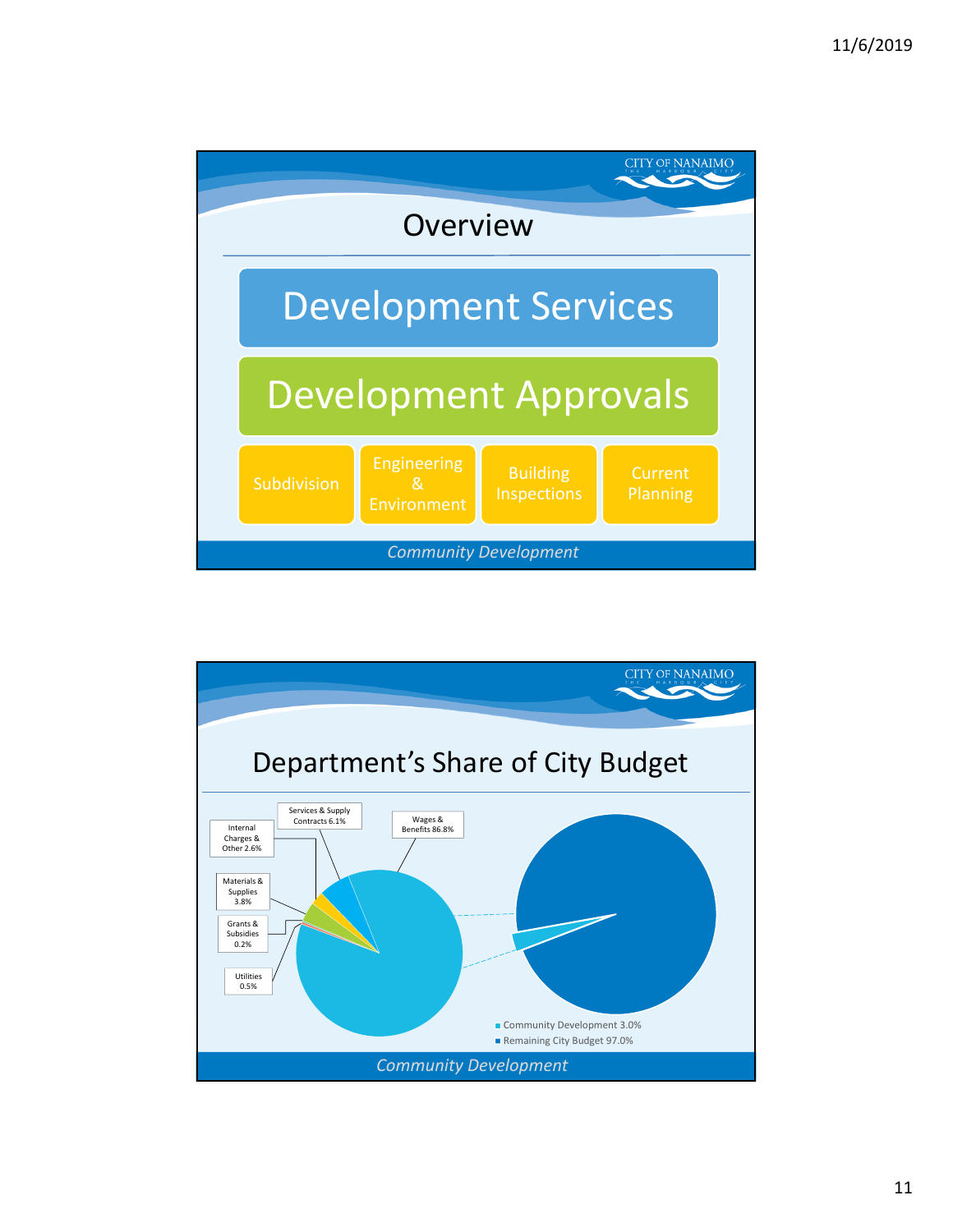

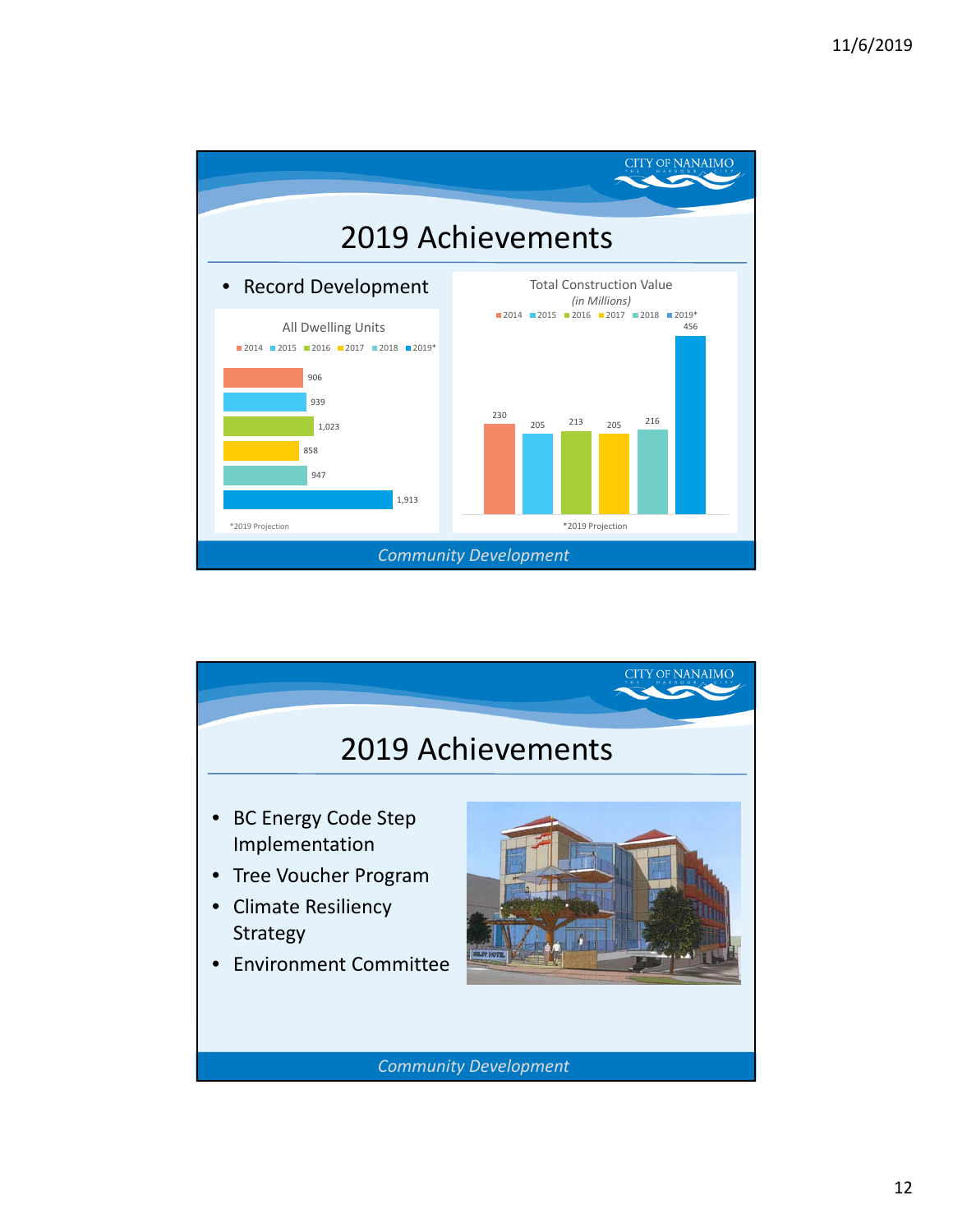

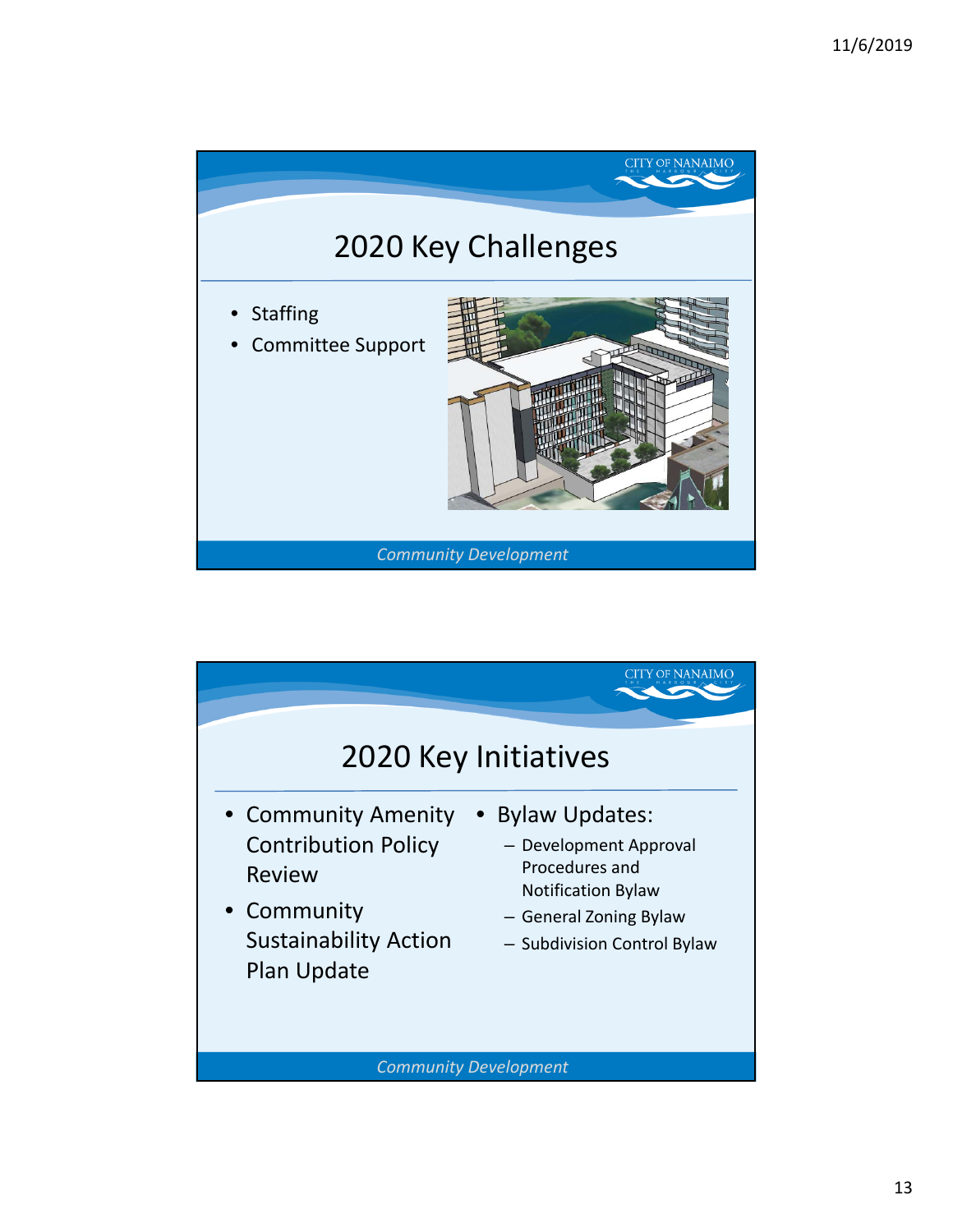